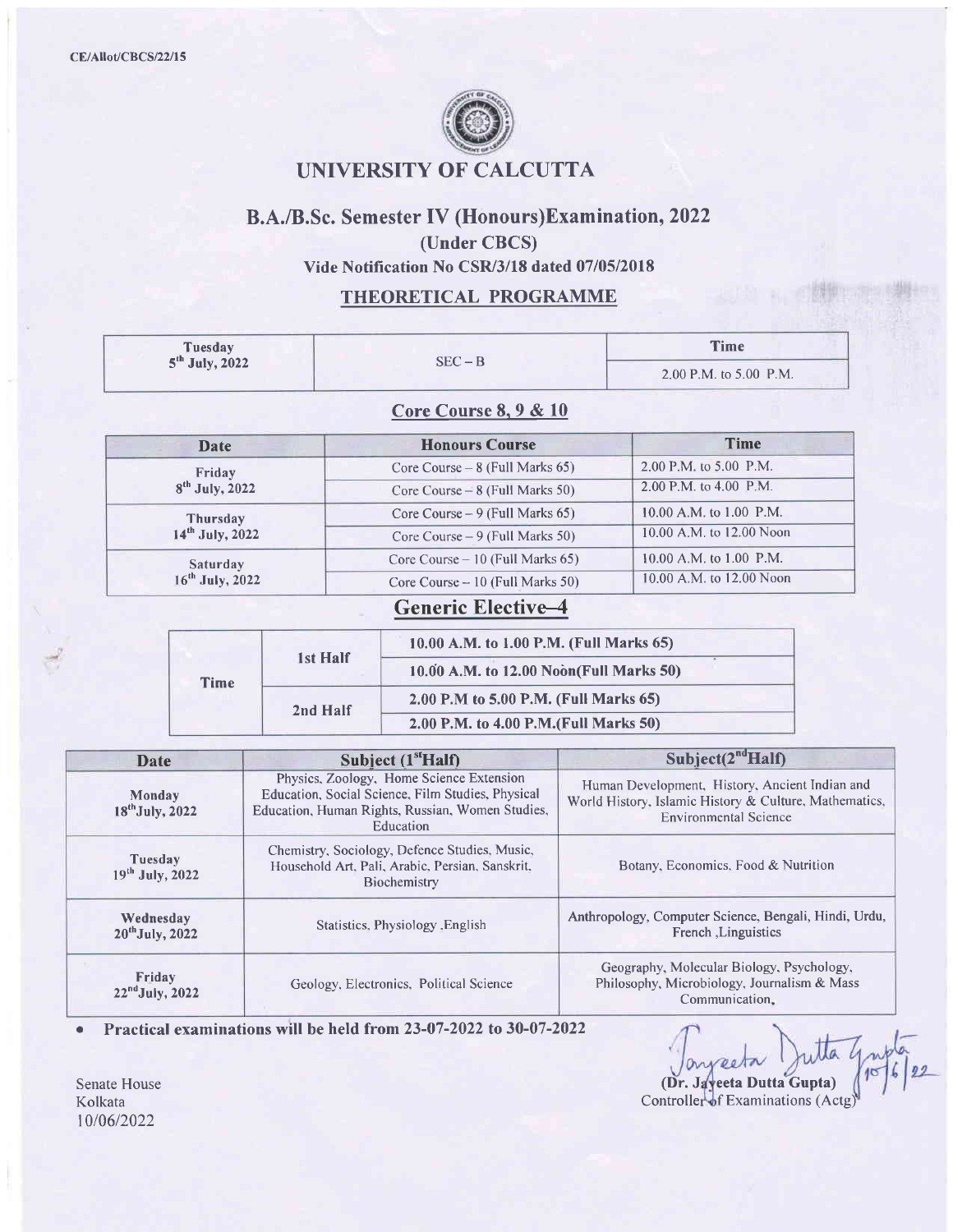

# UNIVERSITY OF CALCUTTA

# B.A./B.Sc. Semester IV (General) Examination,2022 (Under CBCS)

#### Vide Notification No CSR/3/18 dated 07/05/2018

### THEORETICAL PROGRAMME

### $LCC - 2(1)$

| <b>Date</b>                   | <b>Subject</b>                                                        | <b>Time</b>              |
|-------------------------------|-----------------------------------------------------------------------|--------------------------|
| Thursday<br>$14th$ July, 2022 | $LCC-2(1)$ MIL/Alternative English for the<br>B.A. General Candidates | 2.00 P.M. to $5.00$ P.M. |

| Friday            | Time<br>$SEC - B$ |                          |
|-------------------|-------------------|--------------------------|
| $15th$ July, 2022 |                   | 2.00 P.M. to $5.00$ P.M. |

|             | $1st$ Half | 10.00 A.M. to 1.00 P.M. (Full Marks 65)       |  |
|-------------|------------|-----------------------------------------------|--|
|             |            | 10.00 A.M. to 12.00 Noon (Full Marks 50)      |  |
| <b>Time</b> | $2nd$ Half | <b>2.00 P.M. to 5.00 P.M.</b> (Full Marks 65) |  |
|             |            | 2.00 P.M. to 4.00 P.M. (Full Marks 50)        |  |

### Generic Elective  $-4$  / Core Course  $-4$

| Date                                                                 | Subject $(1st Half)$                                                                                                                                           | Subject $(2^{nd}$ Half)                                                                                                              |
|----------------------------------------------------------------------|----------------------------------------------------------------------------------------------------------------------------------------------------------------|--------------------------------------------------------------------------------------------------------------------------------------|
| Monday<br>$18^{th}$ July, 2022                                       | Physics, Zoology, Home Science Extension<br>Education, Social Science, Film Studies,<br>Physical Education, Human Rights, Russian,<br>Women Studies, Education | Human Development, History, Ancient<br>Indian and World History, Islamic History<br>& Culture, Mathematics, Environmental<br>Science |
| Tuesday<br>$19^{th}$ July, 2022                                      | Chemistry, Sociology, Defence Studies, Music,<br>Household Art, Pali, Arabic, Persian, Sanskrit,<br>Biochemistry                                               | Botany, Economics, Food & Nutrition                                                                                                  |
| Wednesday<br>Statistics, Physiology, English<br>$20^{th}$ July, 2022 |                                                                                                                                                                | Anthropology, Computer Science,<br>Bengali, Hindi, Urdu, French, Linguistics                                                         |
| Friday<br>$22nd$ July, 2022                                          | Geology, Electronics, Political Science                                                                                                                        | Geography, Molecular Biology,<br>Psychology, Philosophy, Microbiology,<br>Journalism & Mass Communication.                           |

o Practical examinations will be held from 23-07-2022 to 30-07-2022

itta Znyla

(Dr. Javeeta Dutta Gupta) Controller of Examinations (Actg)

Senate House Kolkata 1010612022